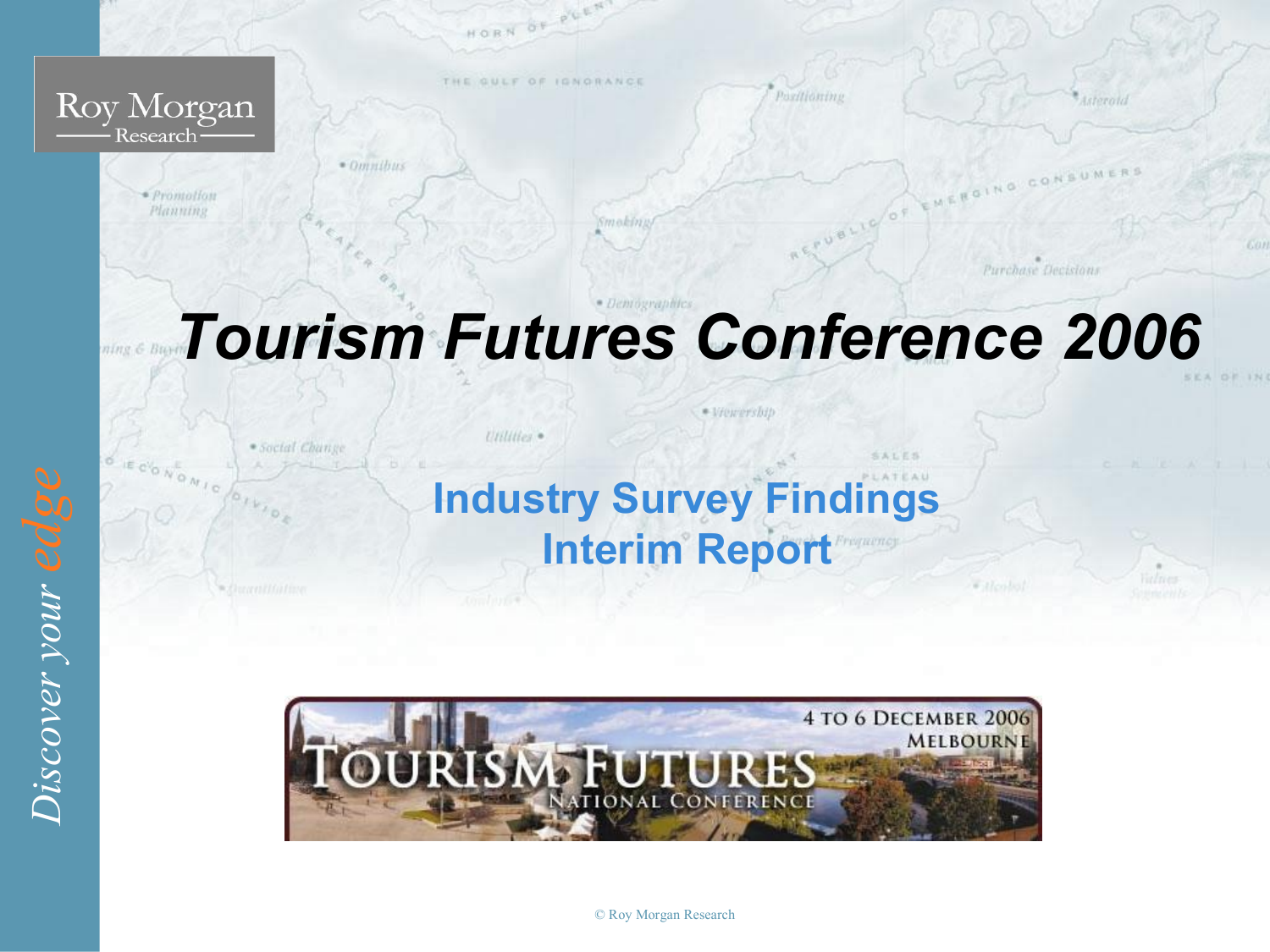

## *Methodology*

- $\cdot$  Survey conducted on-line as a self-completion questionnaire.
- $\bullet\bullet$  Questionnaires were completed by individuals working in the Australian and New Zealand tourism industries, and delegates of the Tourism Futures Conference.
- $\cdot$  A total of 122 Australian respondents and 10 New Zealand respondents have participated in the survey to date. Percentages for the New Zealand sample have not been reported, as the sample is too small
- $\leftrightarrow$  Additional responses will continue to be collected during the lead-up to the conference
- $\bullet\bullet\bullet$  As an incentive, respondents were offered the opportunity to be entered into a prize draw for a 2-night holiday to Kingfisher Bay Resort.

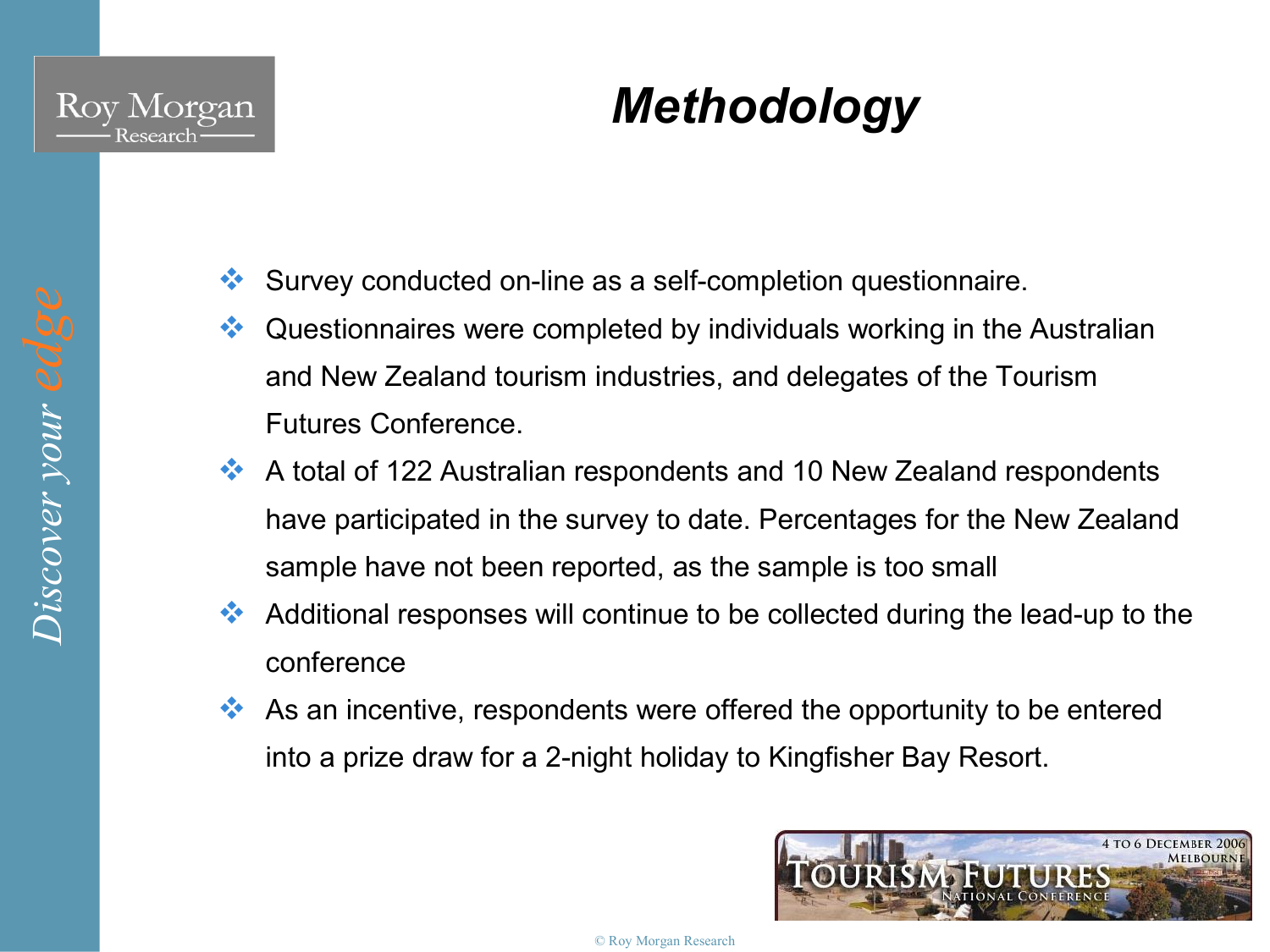

*er your edge* 

## *Sample Composition*

Australian respondents belong to the following industry categories:

- **V** Tourism Operator (18%)
- $\cdot$  State Tourism Office (16%)
- ◆ University/TAFE/Other Academic (15%)
- ◆ Regional or Local Tourism Organisation (10%)
- $\cdot$  Consultant (10%)
- **Ex** State Government Department (8%)
- **V** Local Government (7%)
- $\cdot$  Industry Association (5%)
- v Commonwealth Government Department (2%)
- $\cdot$  Other (9%)

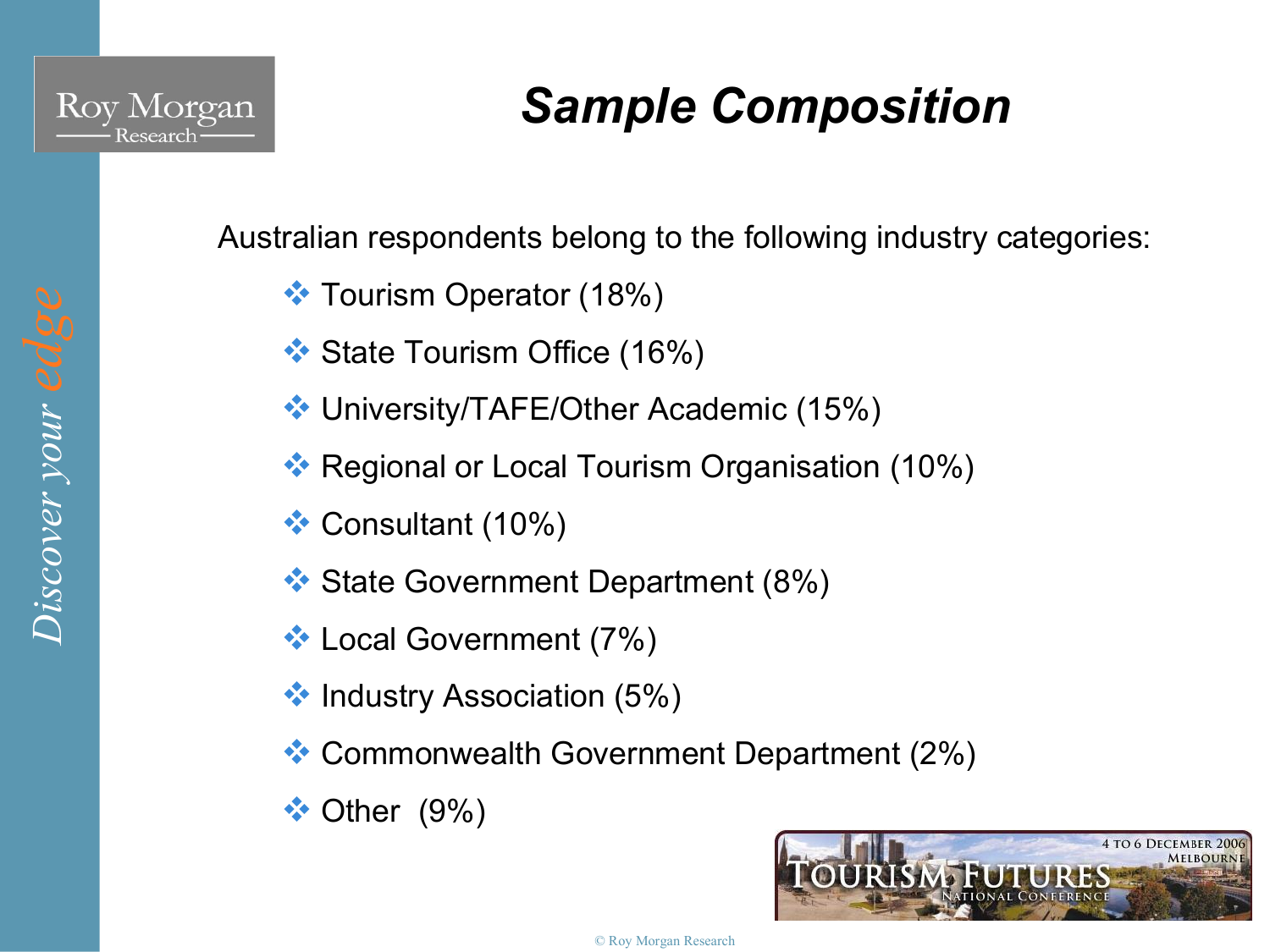

#### **Top Five Challenges Facing the Australian Tourism Industry – Next Year**

| <b>Challenges</b>                                                    | <b>Percent</b> |
|----------------------------------------------------------------------|----------------|
| The price of oil/fuel and the effect on airfares                     | 60%            |
| The price of oil/fuel and the effect on drive tourism                | 43%            |
| Effect of world instability on Australia e.g. terrorism              | 38%            |
| Need for product development and infrastructure in<br>regional areas | 25%            |
| Marketing Australia domestically                                     | 20%            |

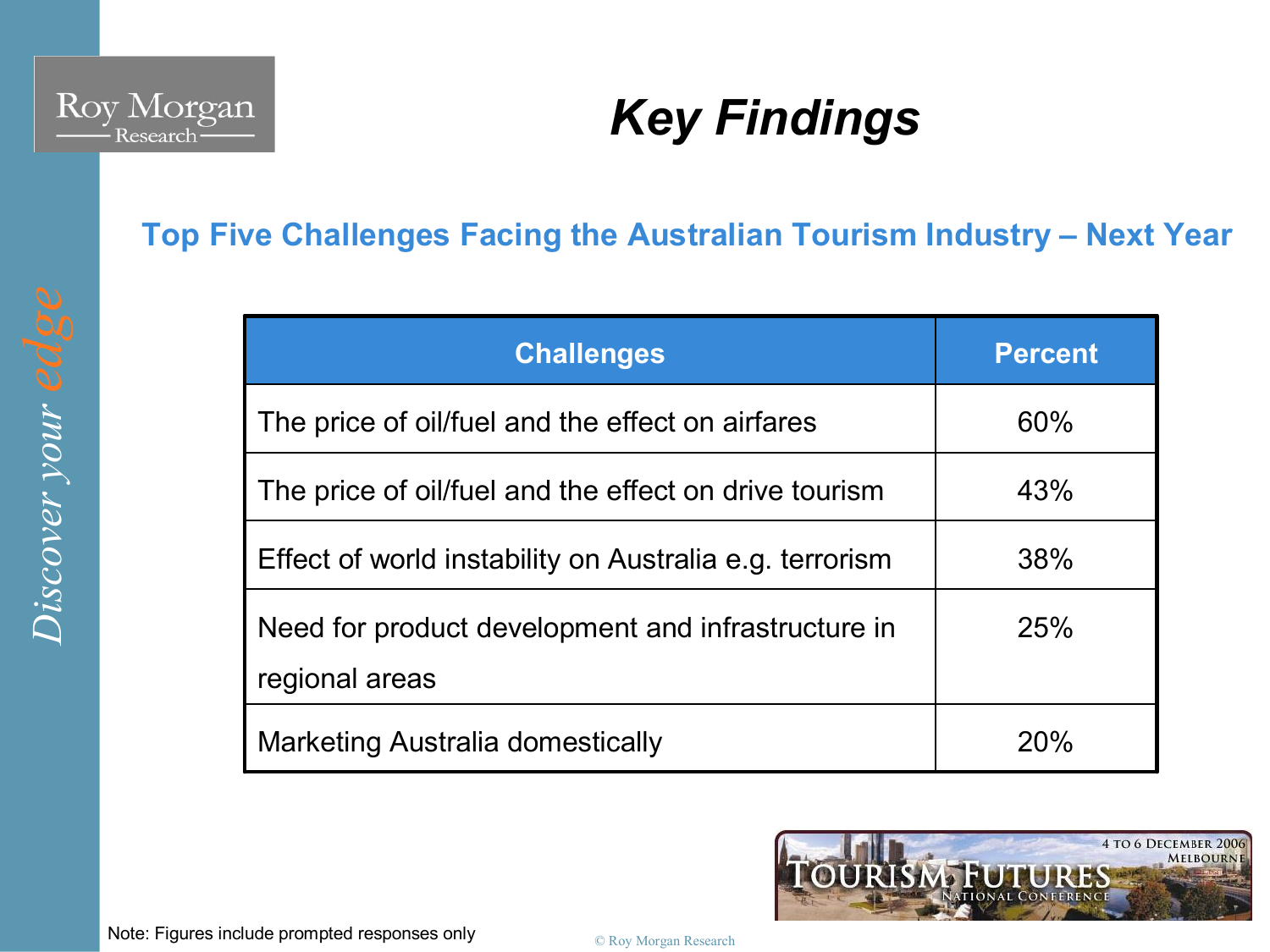

#### **Top Five Challenges Facing the Australian Tourism Industry – Next 10 Years**

| <b>Challenges</b>                                                    | <b>Percent</b> |
|----------------------------------------------------------------------|----------------|
| Need for product development and infrastructure in<br>regional areas | 38%            |
| The price of oil/fuel and the effect on airfares                     | 34%            |
| Effect of world instability on Australia e.g. terrorism              | 33%            |
| Climate change                                                       | 30%            |
| Competition by overseas destinations                                 | 25%            |

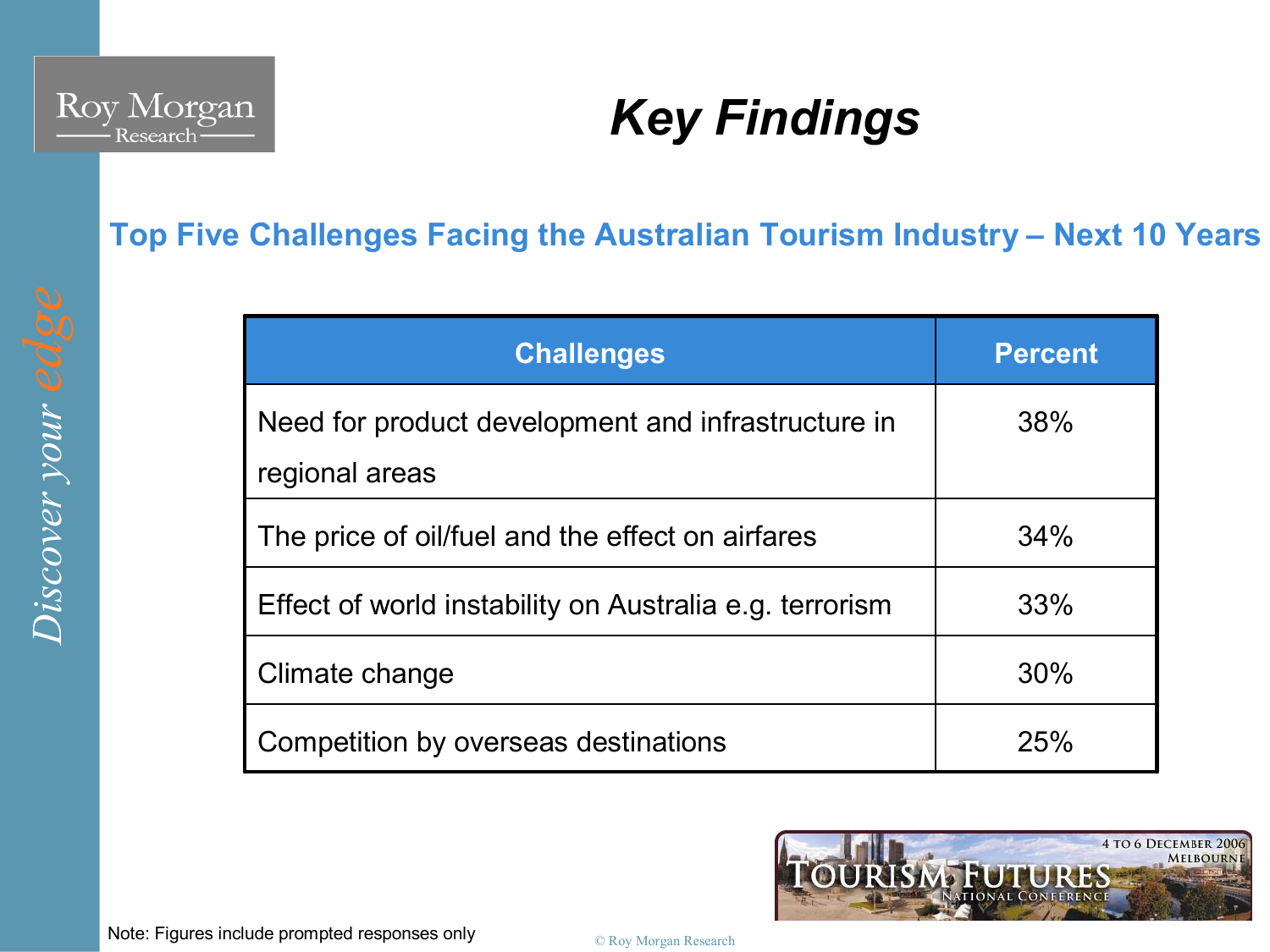

#### **Australia's Top Five Competitive Advantages – Next Year**

| <b>Competitive Advantages</b>                                      | <b>Percent</b> |
|--------------------------------------------------------------------|----------------|
| Stable and safe country                                            | 81%            |
| Australia's culture and friendly people                            | 60%            |
| Clean/ green environment/ natural/ pristine beauty of<br>Australia | 59%            |
| Unique experience offered in Australia                             | 54%            |
| Australia's status as a highly desirable destination               | 46%            |

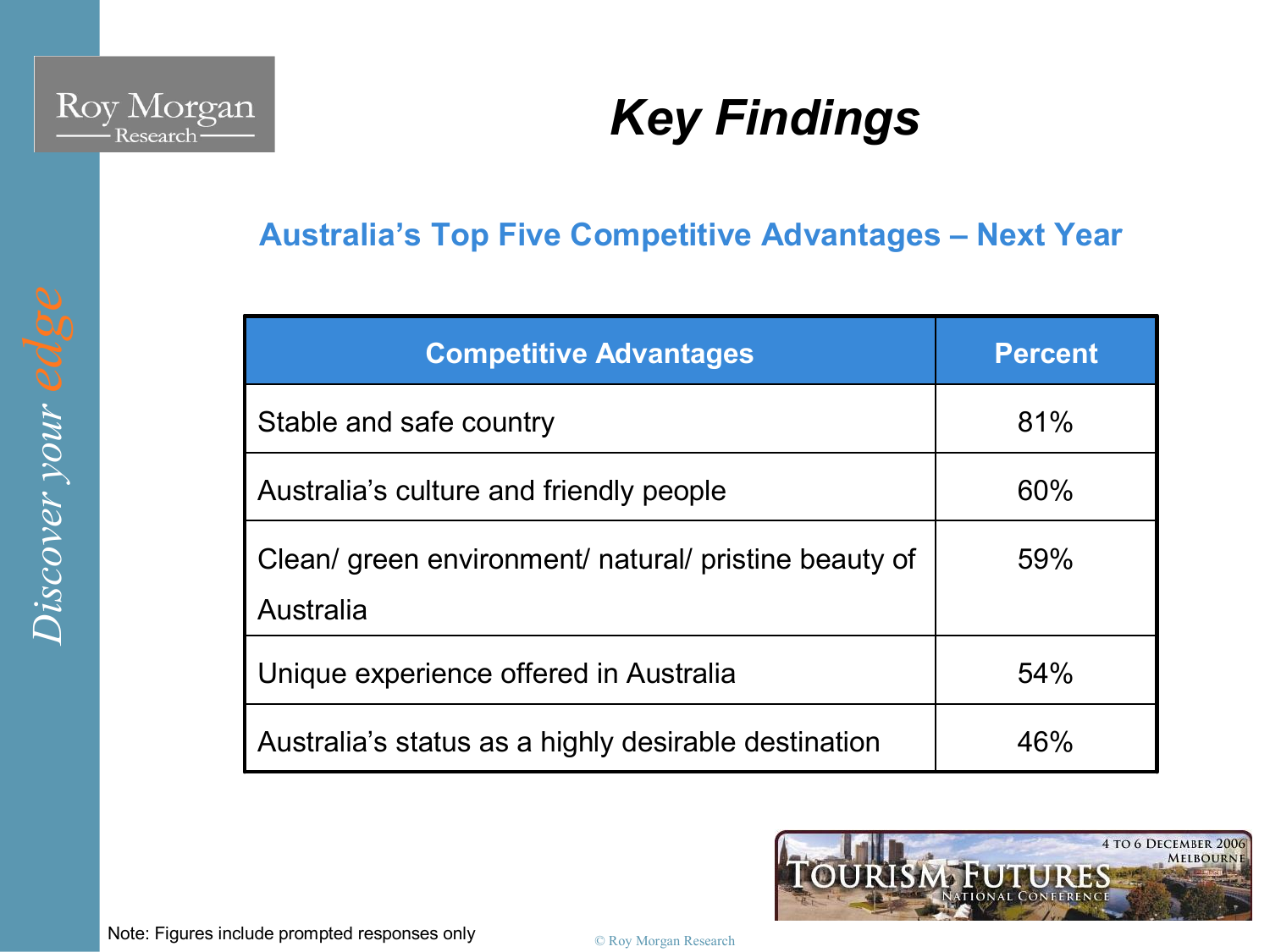

*er your edge* 

### *Key Findings*

#### **Australia's Top Five Competitive Advantages – Next 10 Years**

| <b>Competitive Advantages</b>                                      | <b>Percent</b> |
|--------------------------------------------------------------------|----------------|
| Clean/ green environment/ natural/ pristine beauty of<br>Australia | 68%            |
| Stable and safe country                                            | 67%            |
| Australia's culture and friendly people                            | 54%            |
| Unique experience offered in Australia                             | 52%            |
| Vastness of Australia/ uncrowded                                   | 49%            |

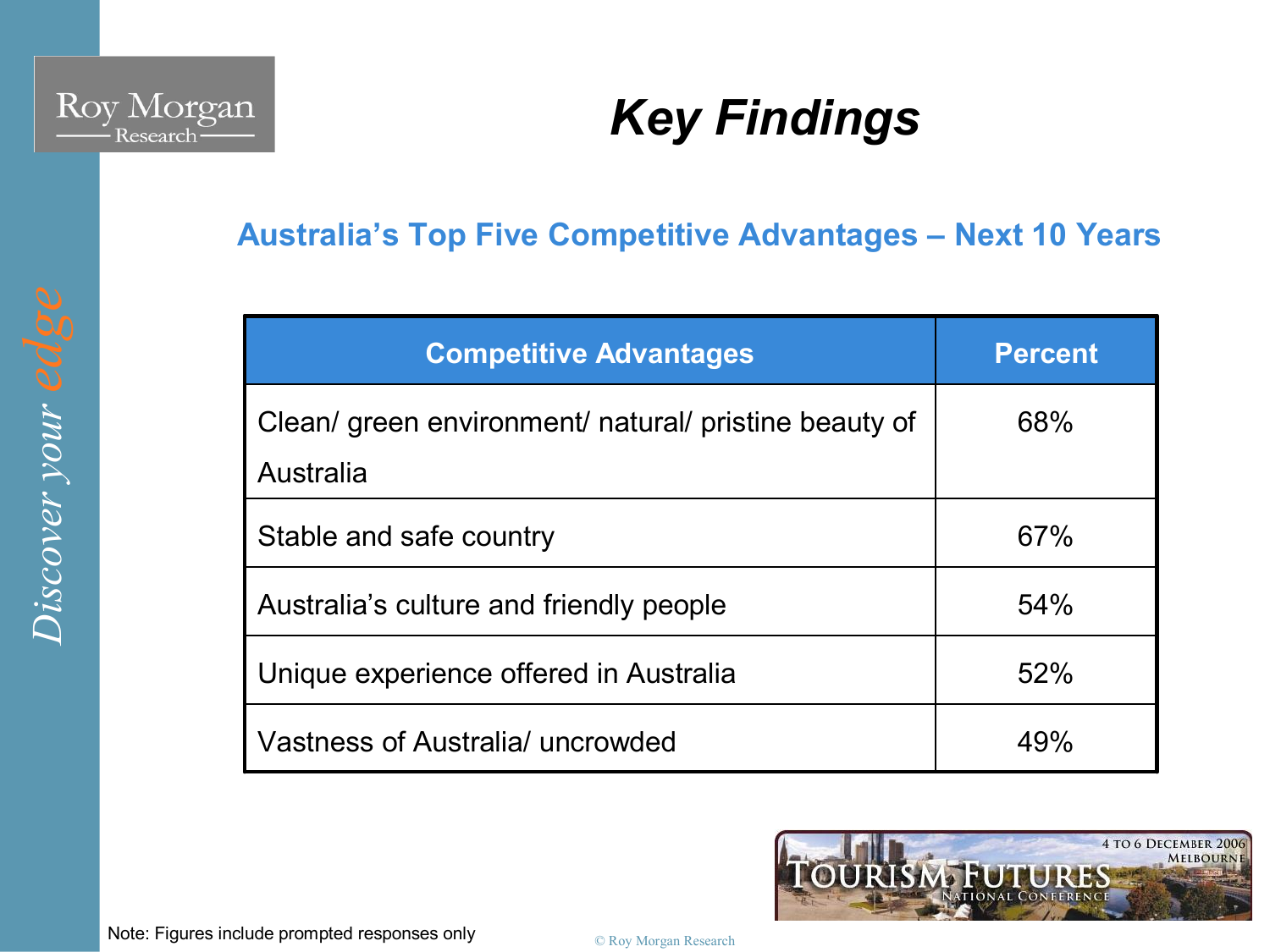

#### **Australia's Top Five Opportunities for Growth – Next Year**

| <b>Opportunities for Growth</b>    | <b>Percent</b> |
|------------------------------------|----------------|
| <b>Grey Nomads/ Senior Tourism</b> | 35%            |
| Ecotourism                         | 34%            |
| <b>Backpackers</b>                 | 33%            |
| Food & Wine Tourism                | 29%            |
| <b>Domestic Tourism</b>            | 29%            |

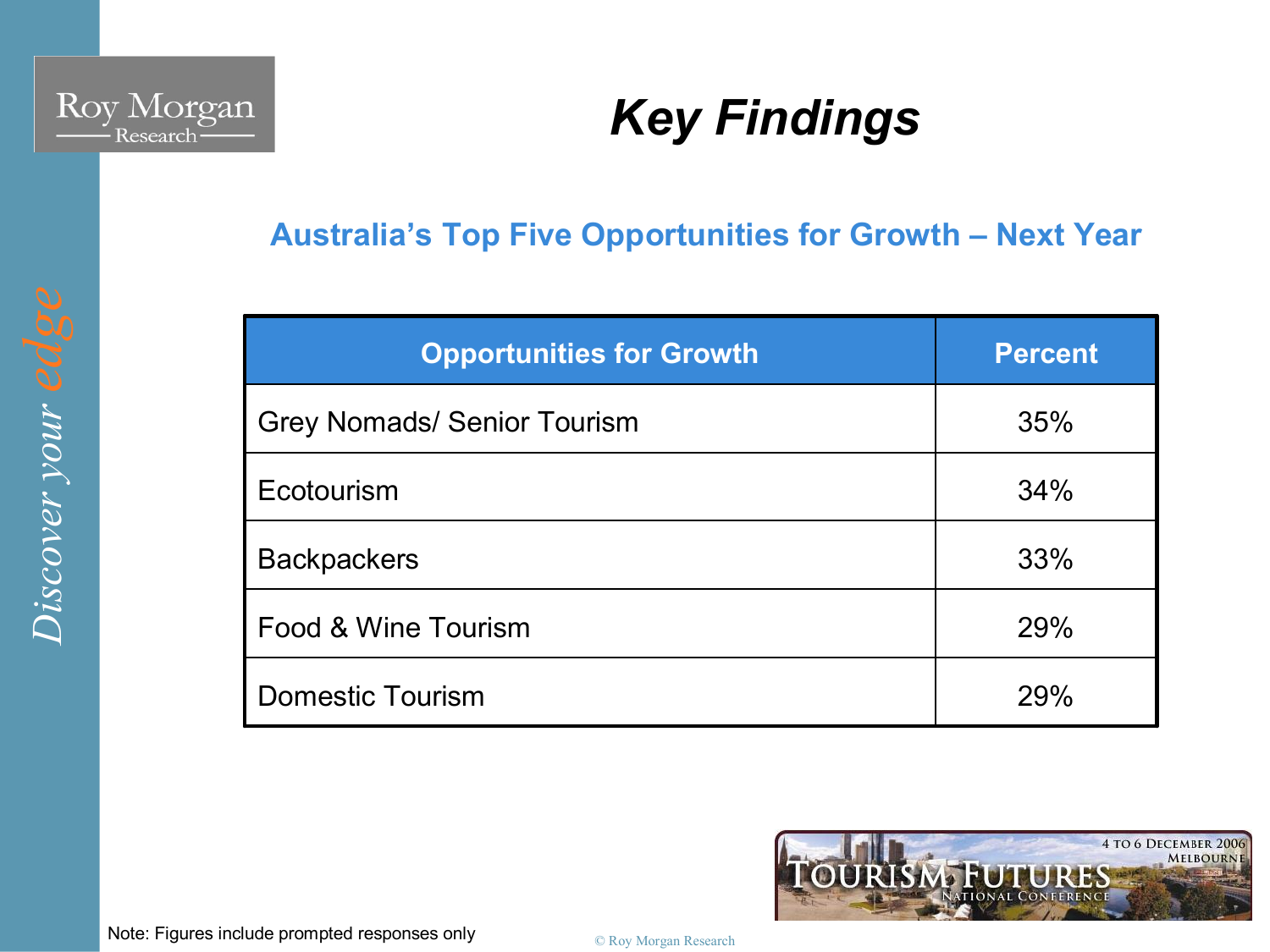

#### **Australia's Top Five Opportunities for Growth – Next 10 Years**

| <b>Opportunities for Growth</b>       | <b>Percent</b> |
|---------------------------------------|----------------|
| <b>Grey Nomads</b>                    | 52%            |
| Ecotourism                            | 43%            |
| <b>Business Events Tourism (MICE)</b> | 36%            |
| <b>Adventure Tourism</b>              | 29%            |
| <b>Domestic Tourism</b>               | <b>28%</b>     |



*er your edge*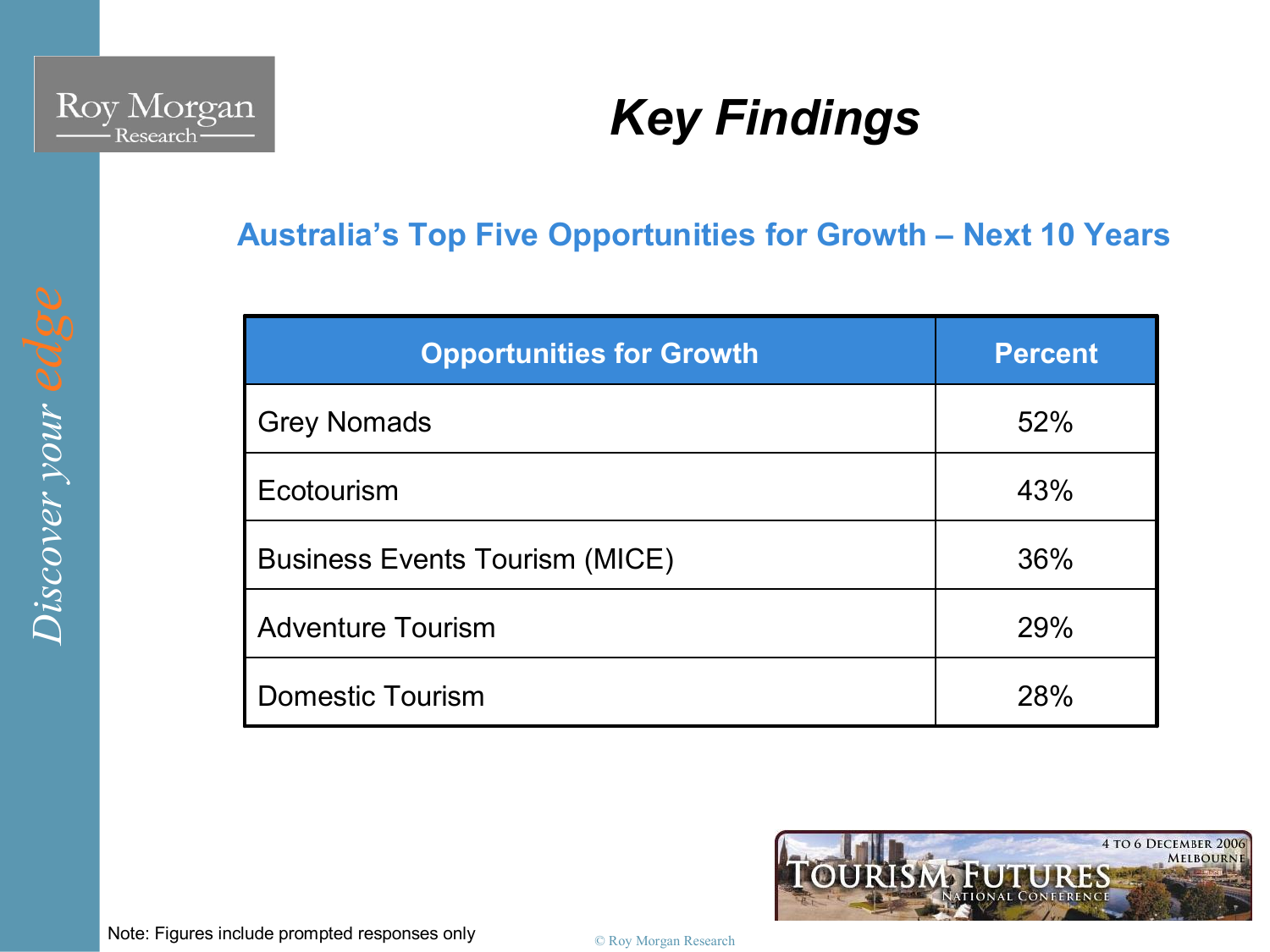

#### **Top Five Areas of Importance in the Tourism White Paper**

| <b>Areas of Importance</b>                                     | <b>Percent</b> |
|----------------------------------------------------------------|----------------|
| Lifting domestic tourism                                       | 59%            |
| Strengthening regions                                          | 54%            |
| Coordination- between industry and government at<br>all levels | 49%            |
| Research                                                       | 47%            |
| Lifting Australia's profile                                    | 39%            |

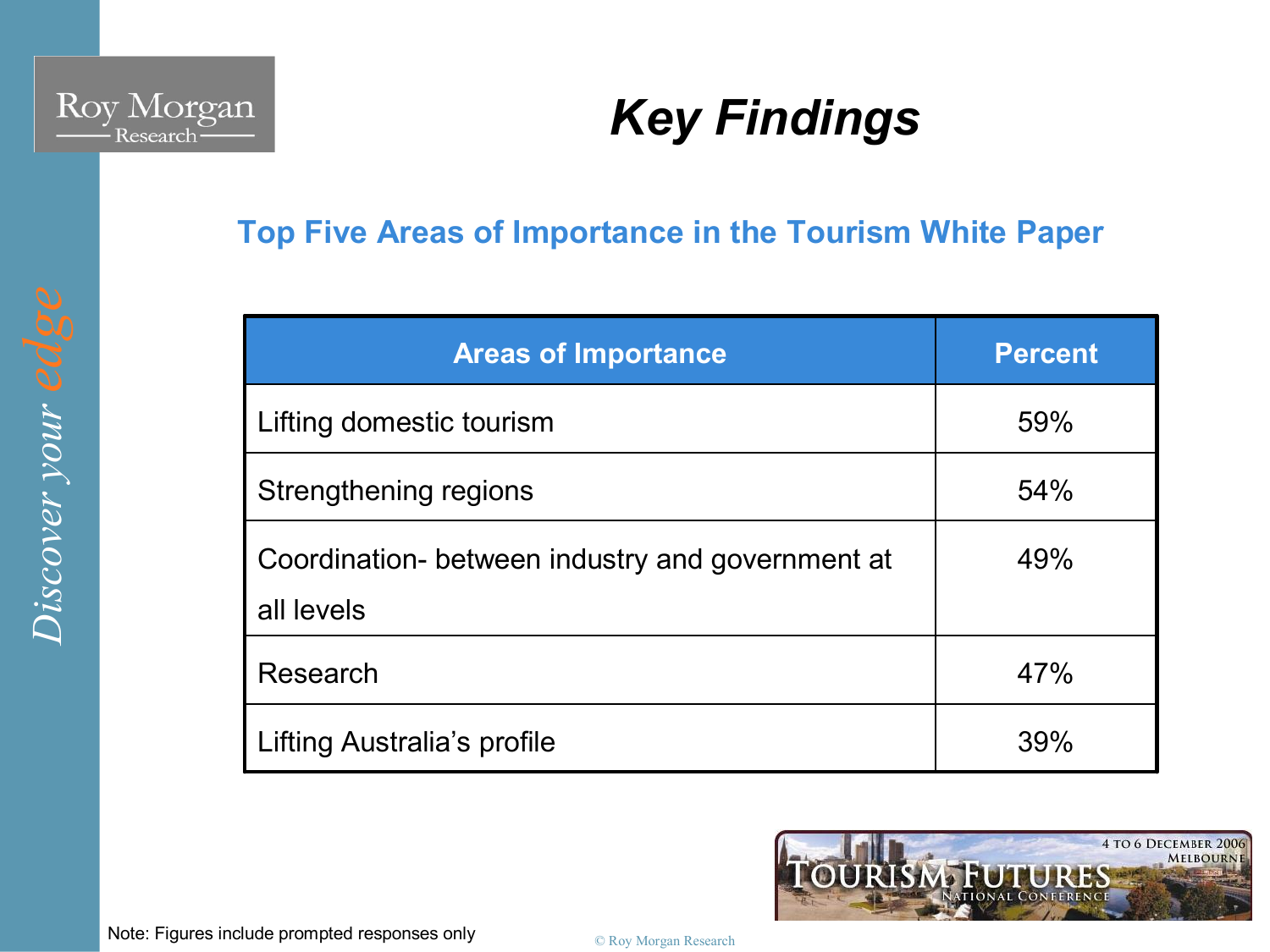

## *Sample Composition*

New Zealand respondents belong to the following industry categories:

- **Ex** Regional Tourism Office
- **❖ Tourism Operator**
- **\*** Industry Association
- $\div$  Media
- $\leftrightarrow$  Airline
- **V** Other

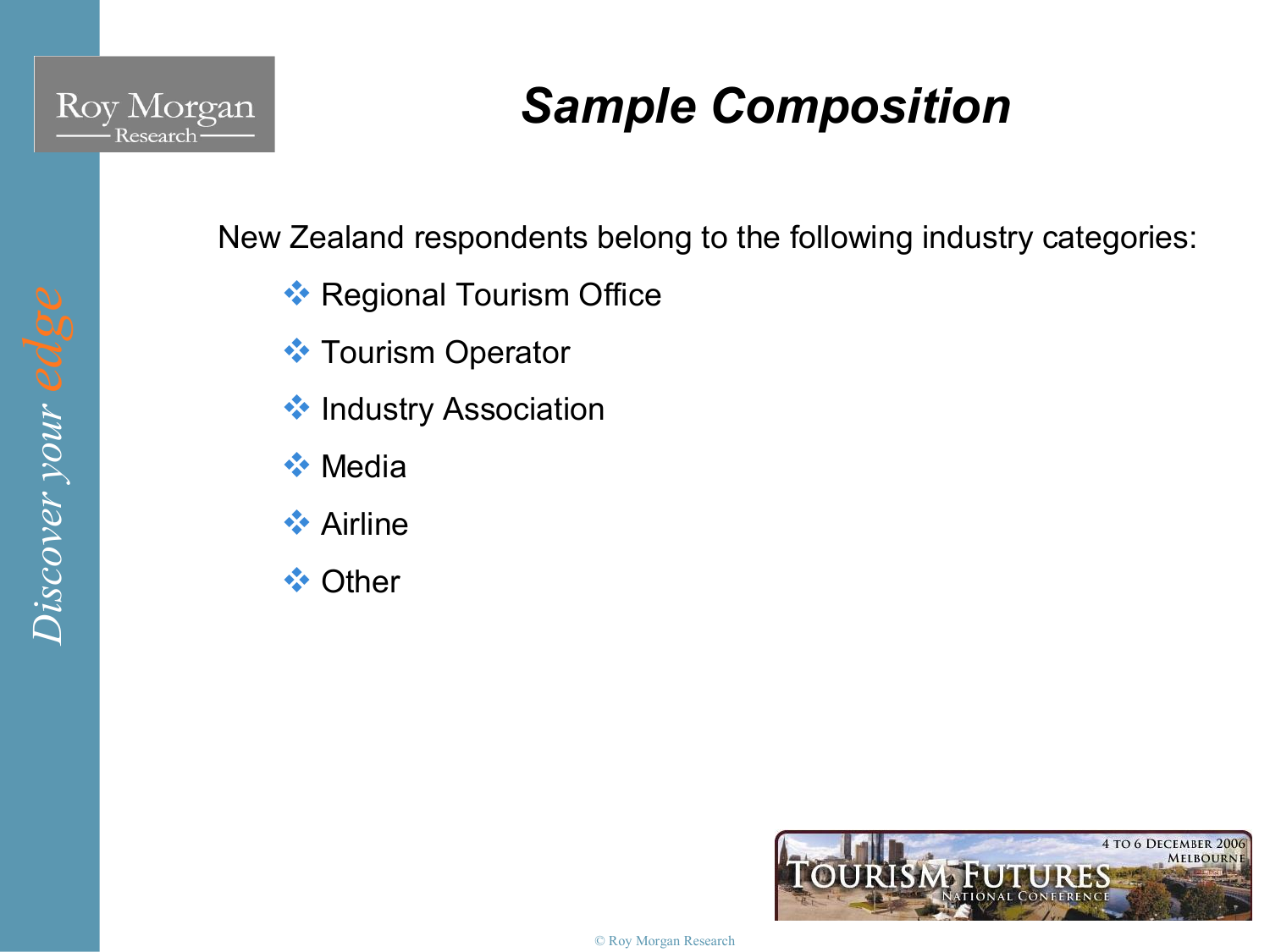

**Top Challenges Facing the New Zealand Tourism Industry- Next Year** 

- $\bullet\bullet$  Effect of world instability on New Zealand, e.g. terrorism
- $\cdot$  The price of oil/ fuel and the effect on airfares
- ◆ Marketing New Zealand domestically
- $\bullet\bullet$  Training and staffing issues (including skills shortage)
- $\bullet\bullet$  Delivery of quality product and services
- $\bullet$  Sustainability of tourism (triple bottom line-social, environmental, and economic sustainability)
- $\cdot$  World economy

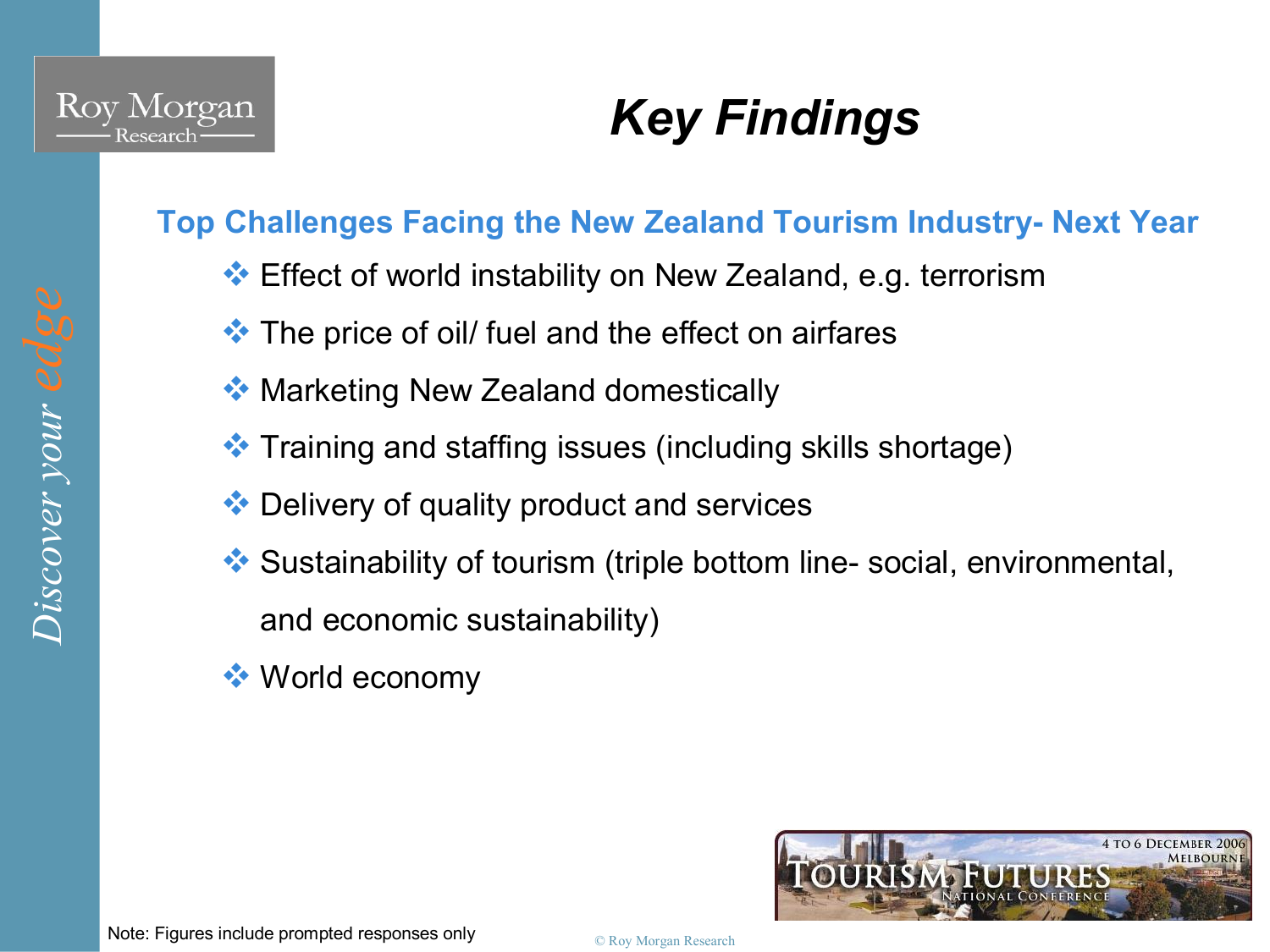

### **Top Challenges Facing the New Zealand Tourism Industry- Next 10 Years**

- $\cdot$  The price of oil/ fuel and the effect on airfares
- $\leftrightarrow$  Sustainability of tourism (triple bottom line-social, environmental, and economic sustainability)
- $\cdot$  Effect of world instability on New Zealand, e.g. terrorism
- $\bullet$  World economy
- **◆ Quality of roads**
- $\cdot$  Need for product development and infrastructure in regional areas

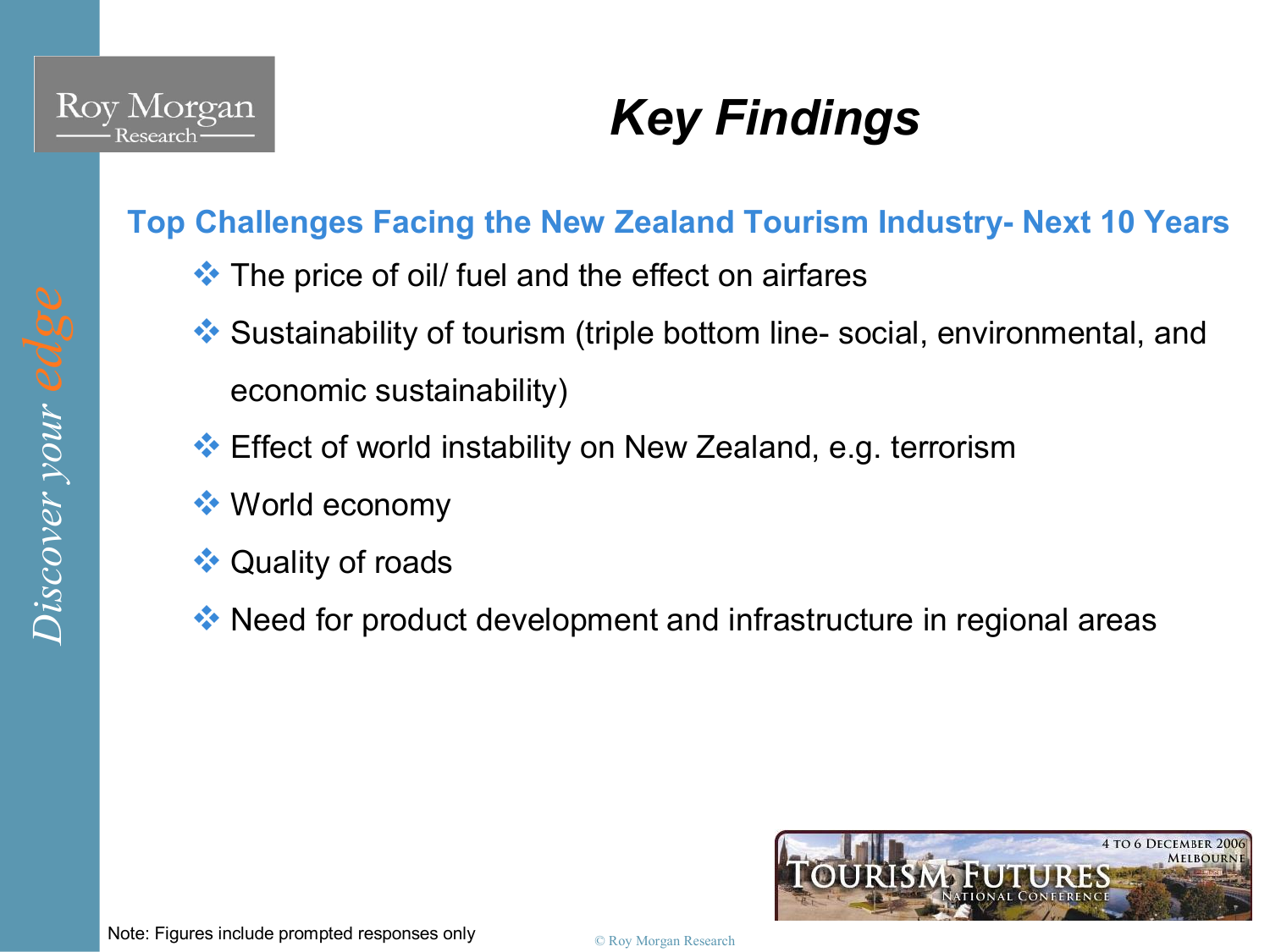

*er your edge* 

## *Key Findings*

### **New Zealand's Top Competitive Advantages – Next Year**

- $\triangleleft$  Stable and safe country
- $\triangleleft$  Clean/ green environment/ natural/ pristine beauty of New Zealand
- **V** Uncrowded/Isolated
- $\leftrightarrow$  Adventure Tourism
- $\leftrightarrow$  Maori culture

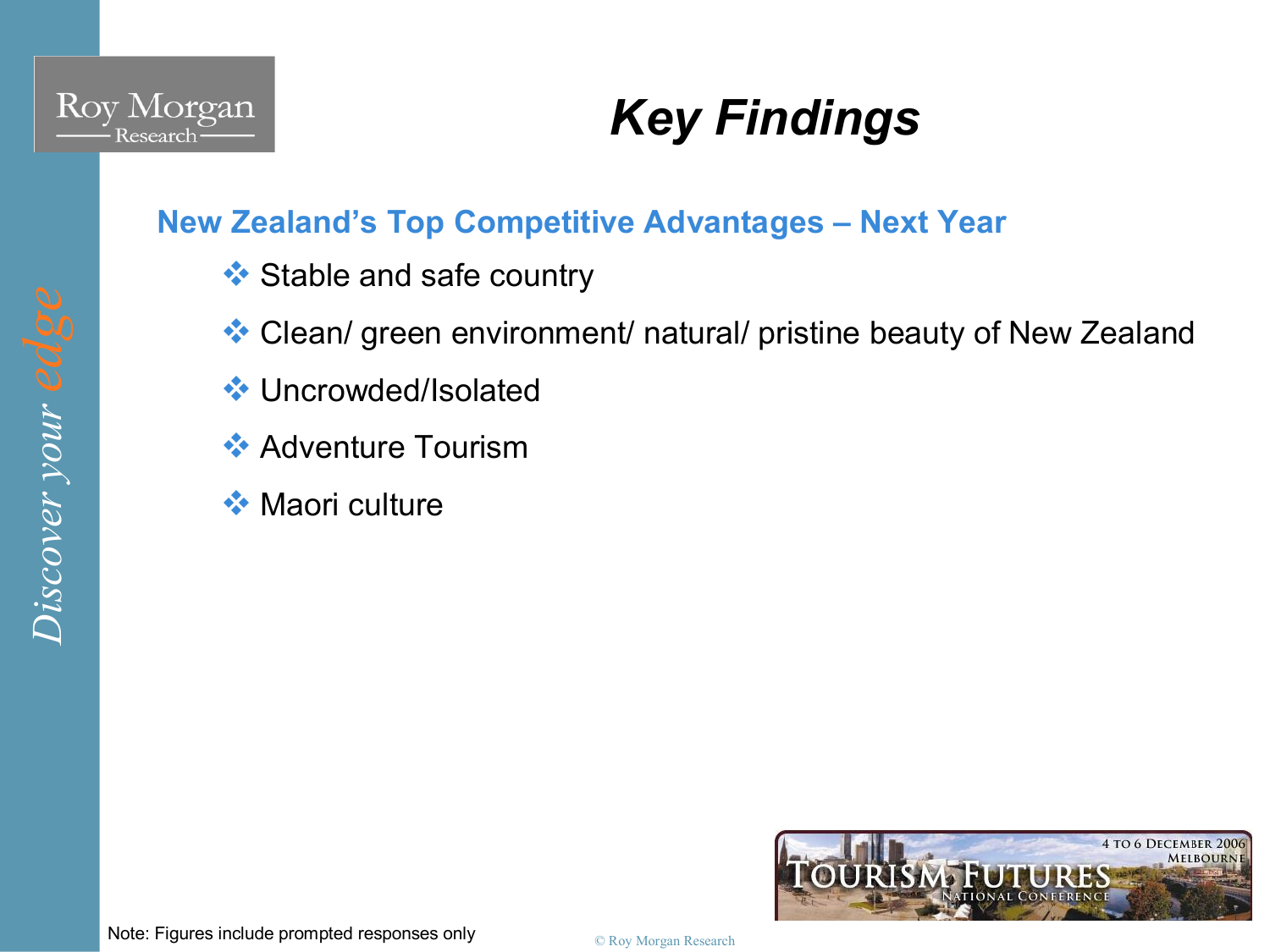

### **New Zealand's Top Competitive Advantages – Next 10 Years**

- $\cdot$  Clean/ green environment/ natural/ pristine beauty of New Zealand
- **V** Uncrowded/Isolated
- $\triangleleft$  Stable and safe country
- $\leftrightarrow$  Maori culture
- **V** Unique experience offered in New Zealand

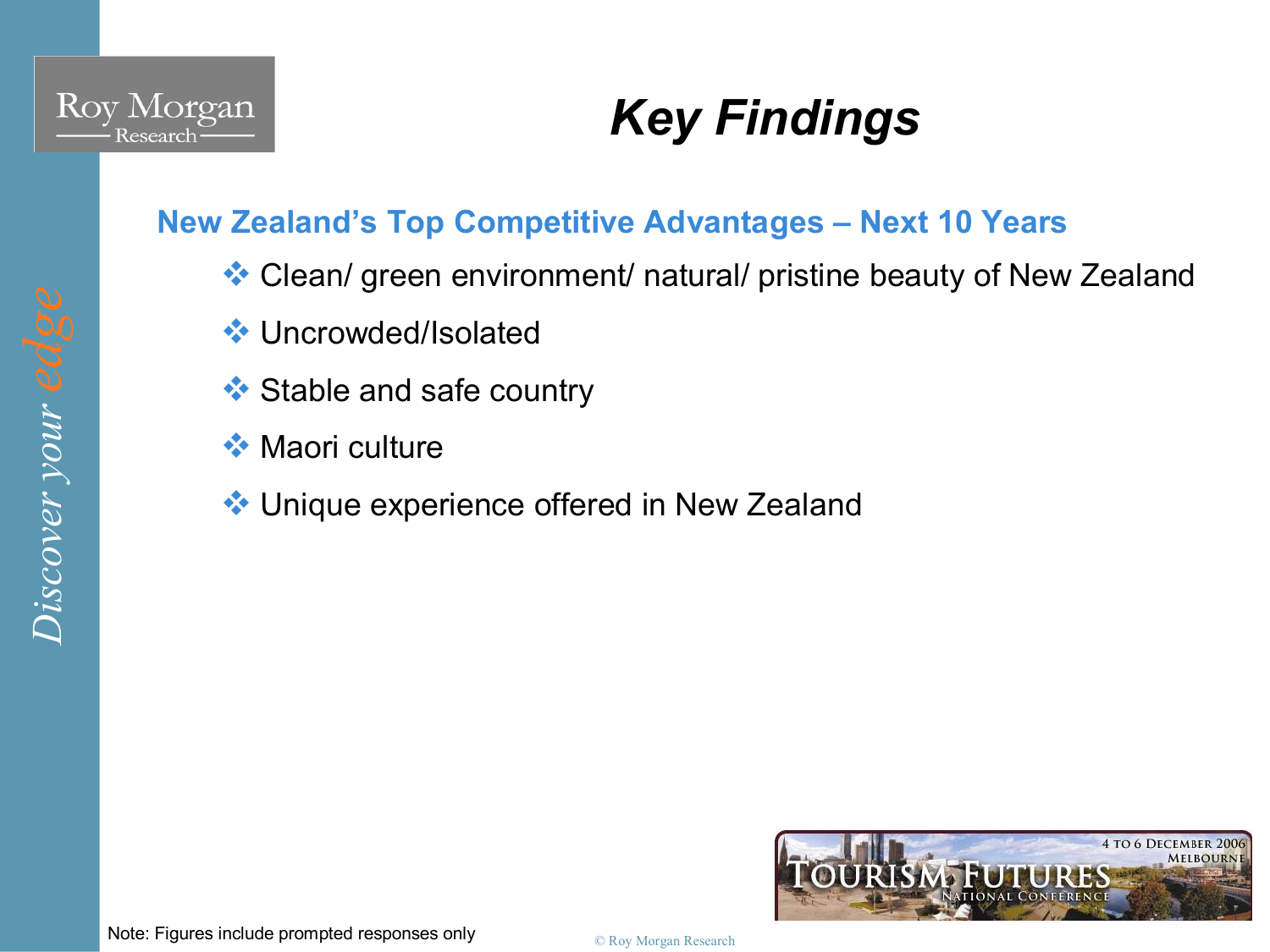

### **New Zealand's Top Opportunities for Growth – Next Year**

- **❖ Domestic Tourism**
- **Long-haul Inbound Tourism**
- $\cdot$  Short-haul Inbound Tourism
- $\leftrightarrow$  Adventure Tourism
- $\cdot$  Ecotourism
- $\cdot$  Food and Wine Tourism
- **◆ Hiking Tourism**
- $\cdot$  Drive Tourism
- **<sup>◆</sup> Indigenous Tourism**
- $\leftrightarrow$  Geotourism

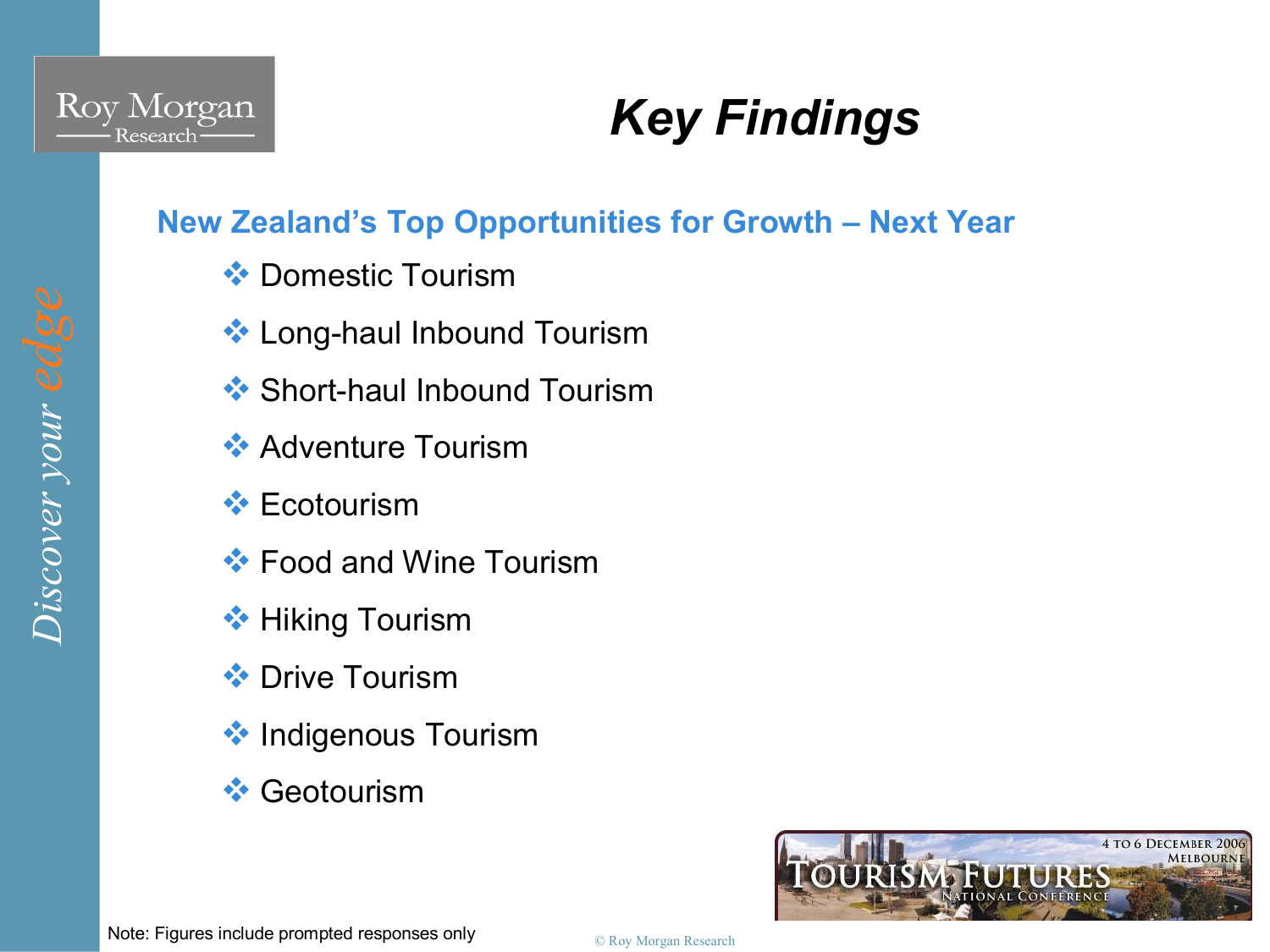

*er your edge* 

## *Key Findings*

### **New Zealand's Top Opportunities for Growth – Next 10 Years**

- **❖ Domestic Tourism**
- $\triangleleft$  Ecotourism
- $\div$  Education Tourism
- $\leftrightarrow$  Adventure Tourism
- $\cdot$  Food and Wine Tourism
- $\triangle$  Special Events and Festivals
- **\*** Indigenous Tourism
- $\leftrightarrow$  Geotourism